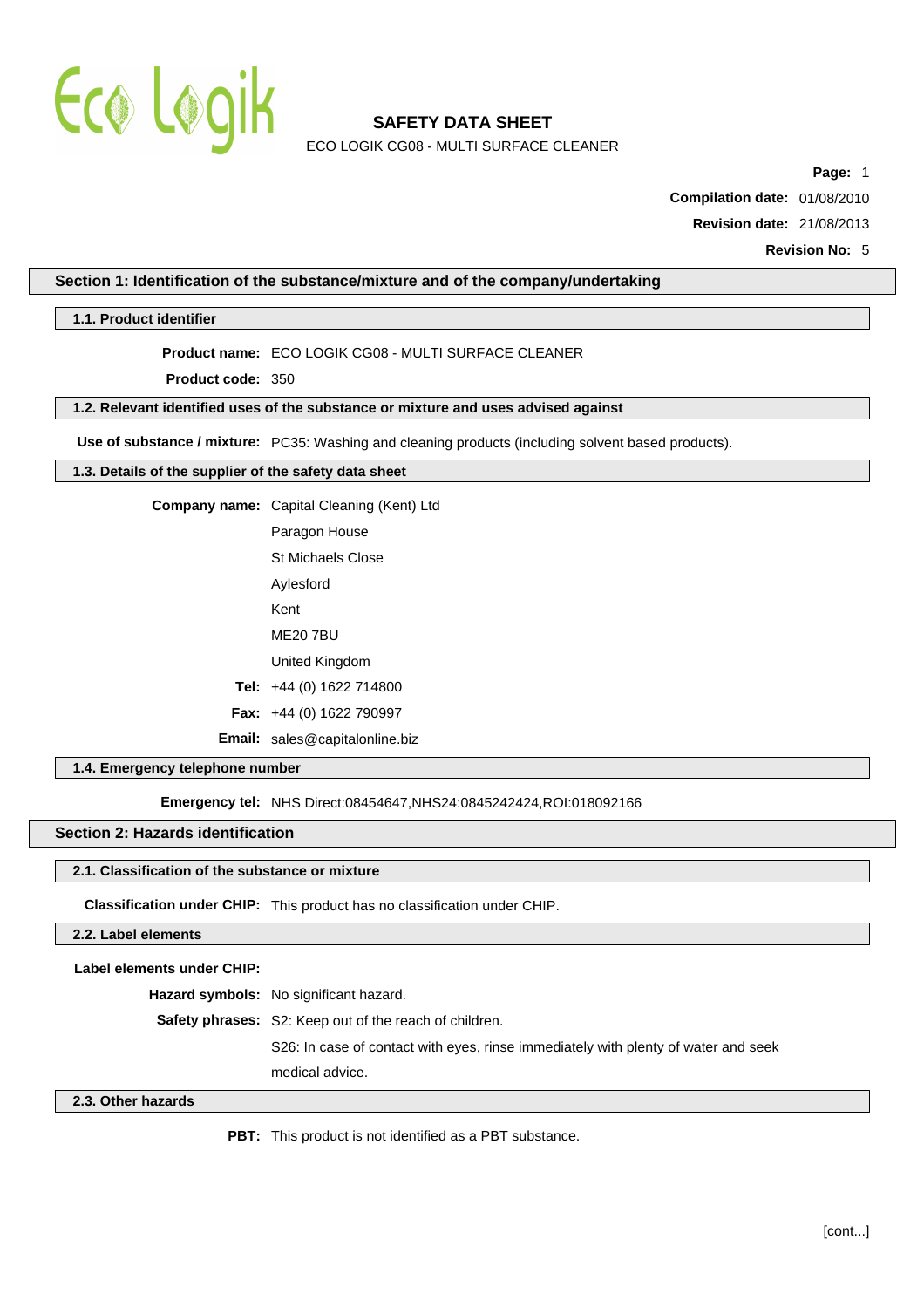# ECO LOGIK CG08 - MULTI SURFACE CLEANER

**Page:** 2

#### **Section 3: Composition/information on ingredients**

# **3.2. Mixtures**

#### **Hazardous ingredients:**

C 12/15 A, 3-12 EO MULTIBRANCHED (DID 28)

| <b>EINECS</b> | CAS       | Classification<br>CHIP        | Classification<br>ה וה<br>◡ | ⊵ercen |
|---------------|-----------|-------------------------------|-----------------------------|--------|
| .YMER<br>P∩L  | 9043-30-5 | DOO. Vi.<br>Xn:<br>R41<br>722 |                             | 1-5%   |

# **Section 4: First aid measures**

**4.1. Description of first aid measures**

**Skin contact:** Wash immediately with plenty of soap and water.

**Eye contact:** Bathe the eye with running water for 15 minutes.

**Ingestion:** Wash out mouth with water. If conscious, give half a litre of water to drink immediately. Do not induce vomiting.

**Inhalation:** Consult a doctor.

#### **4.2. Most important symptoms and effects, both acute and delayed**

**Skin contact:** There may be mild irritation at the site of contact.

**Eye contact:** There may be irritation and redness.

**Ingestion:** There may be irritation of the throat.

**Inhalation:** No symptoms.

**4.3. Indication of any immediate medical attention and special treatment needed**

**Immediate / special treatment:** Not applicable.

# **Section 5: Fire-fighting measures**

#### **5.1. Extinguishing media**

**Extinguishing media:** Water. Suitable extinguishing media for the surrounding fire should be used.

# **5.2. Special hazards arising from the substance or mixture**

**Exposure hazards:** In combustion emits toxic fumes of carbon dioxide / carbon monoxide.

# **5.3. Advice for fire-fighters**

**Advice for fire-fighters:** Wear self-contained breathing apparatus. Wear protective clothing to prevent contact

with skin and eyes.

# **Section 6: Accidental release measures**

### **6.1. Personal precautions, protective equipment and emergency procedures**

**Personal precautions:** Refer to section 8 of SDS for personal protection details. Turn leaking containers

leak-side up to prevent the escape of liquid.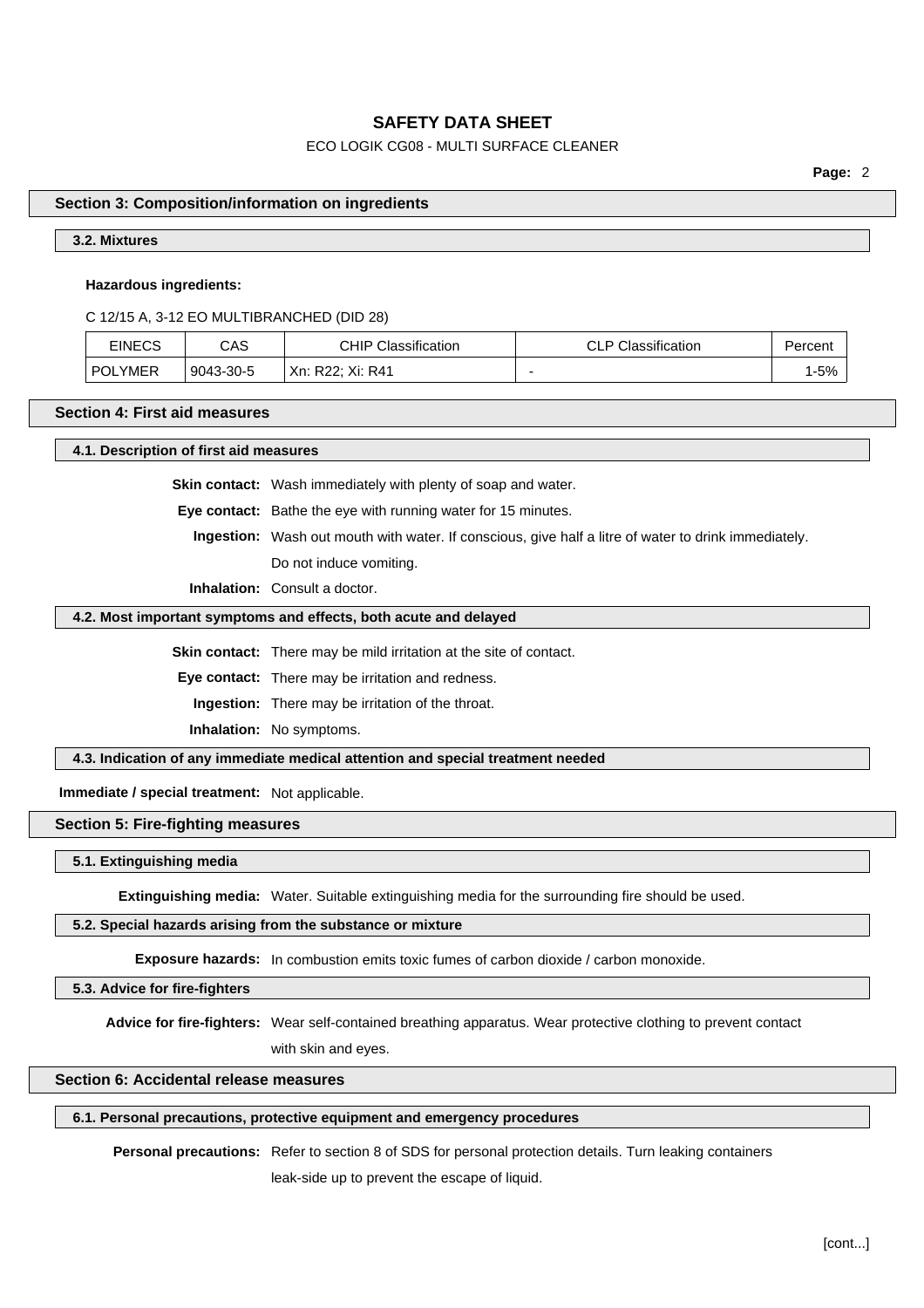# ECO LOGIK CG08 - MULTI SURFACE CLEANER

## **6.2. Environmental precautions**

**Environmental precautions:** Contain the spillage using bunding. Do not discharge into drains or rivers.

# **6.3. Methods and material for containment and cleaning up**

**Clean-up procedures:** Transfer to a suitable container.

# **6.4. Reference to other sections**

**Reference to other sections:** Refer to section 8 of SDS.

# **Section 7: Handling and storage**

**7.1. Precautions for safe handling**

### **7.2. Conditions for safe storage, including any incompatibilities**

**Storage conditions:** Not applicable.

**Suitable packaging:** Polyethylene. Stainless steel. Teflon.

**7.3. Specific end use(s)**

**Specific end use(s):** No data available.

# **Section 8: Exposure controls/personal protection**

**8.1. Control parameters**

**Workplace exposure limits:** No data available.

**8.1. DNEL/PNEC Values**

**DNEL / PNEC** No data available.

**8.2. Exposure controls**

**Respiratory protection:** Respiratory protection not required.

**Hand protection:** Impermeable gloves. Rubber gloves.

**Eye protection:** Safety glasses. Ensure eye bath is to hand.

## **Section 9: Physical and chemical properties**

# **9.1. Information on basic physical and chemical properties**

| <b>State: Liquid</b>                |                                                  |                          |                         |
|-------------------------------------|--------------------------------------------------|--------------------------|-------------------------|
|                                     | <b>Colour:</b> Turquoise                         |                          |                         |
|                                     | <b>Odour: Pleasant</b>                           |                          |                         |
| <b>Evaporation rate: Moderate</b>   |                                                  |                          |                         |
|                                     | <b>Oxidising:</b> Non-oxidising (by EC criteria) |                          |                         |
| <b>Solubility in water: Soluble</b> |                                                  |                          |                         |
| Viscosity: Viscous                  |                                                  |                          |                         |
| <b>Boiling point/range°C: 100</b>   |                                                  | Melting point/range°C: 0 |                         |
| <b>Relative density: 1.015</b>      |                                                  |                          | <b>pH:</b> $1\% = 10.5$ |
| <b>VOC <math>q/l: 5.75</math></b>   |                                                  |                          |                         |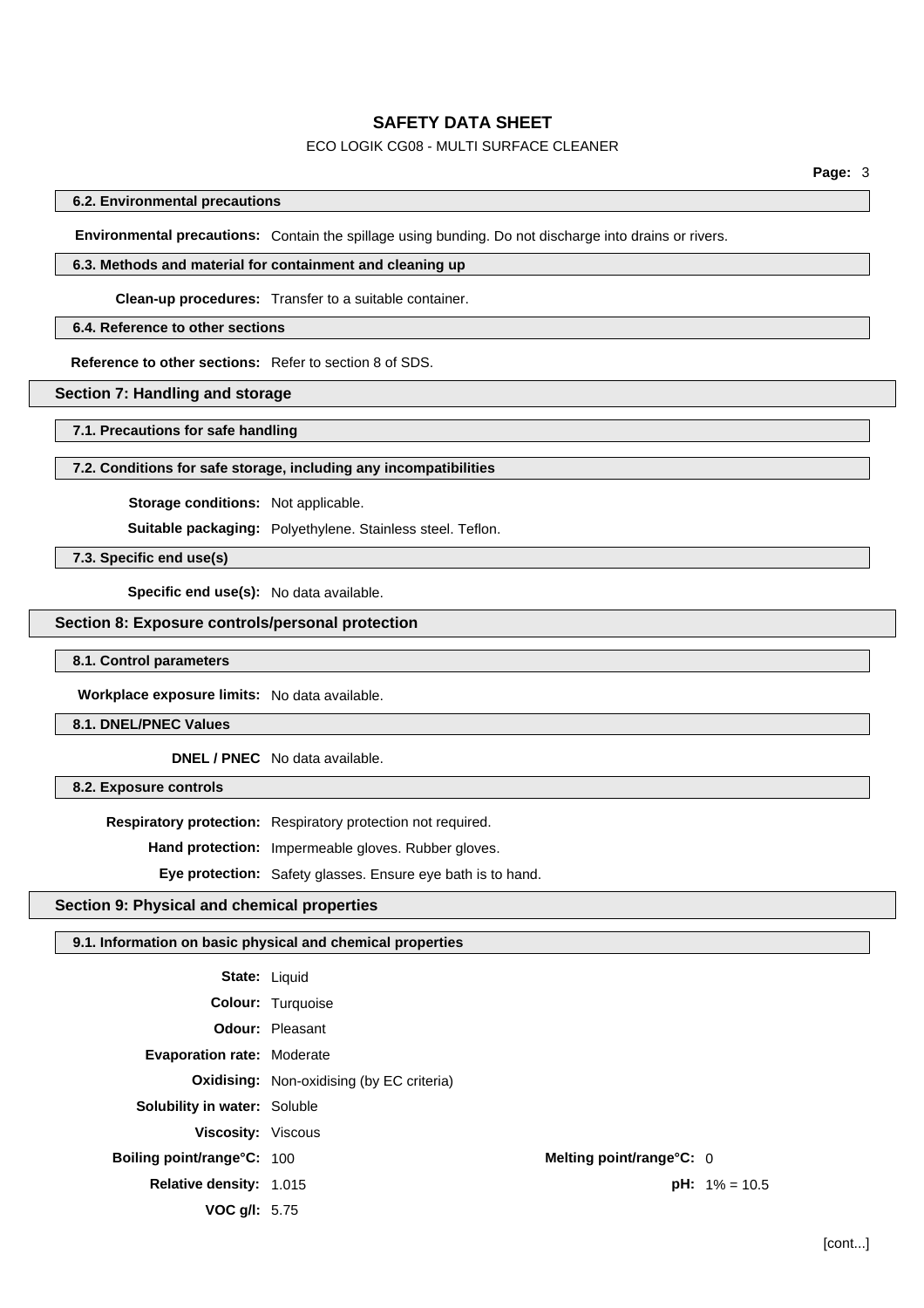# ECO LOGIK CG08 - MULTI SURFACE CLEANER

# **9.2. Other information**

**Other information:** No data available.

# **Section 10: Stability and reactivity**

#### **10.1. Reactivity**

**Reactivity:** Stable under recommended transport or storage conditions.

**10.2. Chemical stability**

**Chemical stability:** Stable under normal conditions.

#### **10.3. Possibility of hazardous reactions**

**Hazardous reactions:** Hazardous reactions will not occur under normal transport or storage conditions.

**10.4. Conditions to avoid**

**10.5. Incompatible materials**

**10.6. Hazardous decomposition products**

Haz. decomp. products: In combustion emits toxic fumes of carbon dioxide / carbon monoxide.

### **Section 11: Toxicological information**

### **11.1. Information on toxicological effects**

**Hazardous ingredients:**

#### **C 12/15 A, 3-12 EO MULTIBRANCHED (DID 28)**

| ORL '<br>a/kc<br>∟്ധ<br>$\cdot$ $\cdot$<br>$\cdot$ . $\cdot$<br>____<br>__<br>. . |
|-----------------------------------------------------------------------------------|
|-----------------------------------------------------------------------------------|

**Toxicity values:** No data available.

**Symptoms / routes of exposure**

**Skin contact:** There may be mild irritation at the site of contact.

**Eye contact:** There may be irritation and redness.

**Ingestion:** There may be irritation of the throat.

**Inhalation:** No symptoms.

# **Section 12: Ecological information**

**12.1. Toxicity**

**Ecotoxicity values:** No data available.

### **12.2. Persistence and degradability**

**Persistence and degradability:** Biodegradable. The surfactants contained in this preperation comply with the

biodegradability criteria as laid down in regulation (EC) No.648/2004 on detergents.